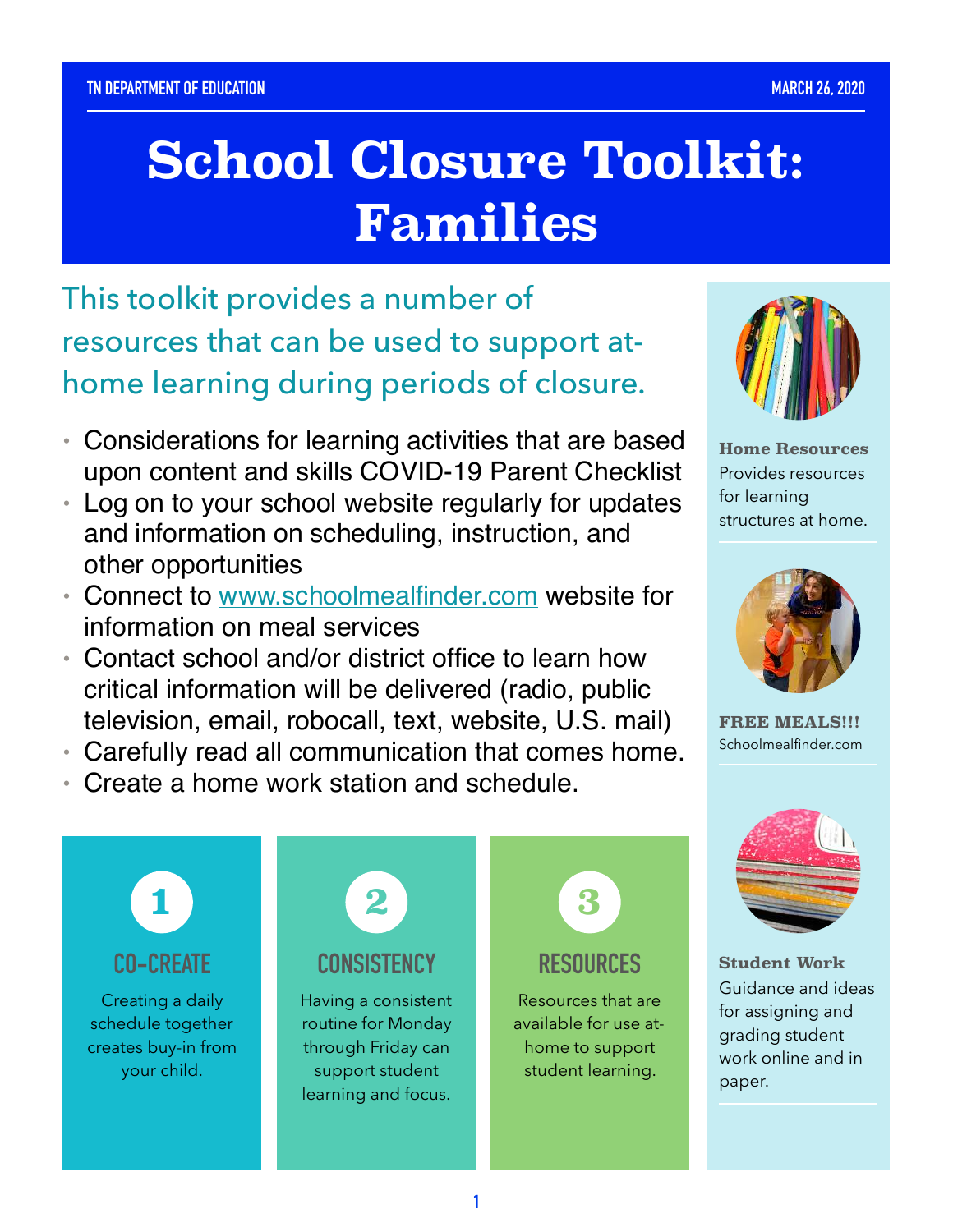# **Checklist**

Below is a brief checklist that families can consider during periods of closure. Instructional Planning Checklist

### ☐ **Identify resources**

 Identify resources to support your and your children's wellbeing during this time. These may include:

- • Health, wellbeing, and nutrition
	- TN Department of Health <u>here</u>
	- Second Harvest Food Bank [here](https://www.shfb.org/get-food/)
	- US Department of Veteran Affairs Manage Stress Workbook [here](https://drive.google.com/file/d/1PSZIlOxkbG544VQnOqxRbEb_xwMky2vS/view)
- • School district websites and social media (for example, Hamilton County Schools' Continued Learning [webpage\)](https://www.hcde.org/hcs-continued-learning)
- Local public library resources
- Companies that are offering free internet (see Resources section, below)
- Learning resources (see the Resources section below for learning opportunities organized by grade level and subject area)
- • Consider the needs of children with disabilities (please see the Special Populations toolkit for more guidance)

### □ **Talk to kids about COVID-19**

 COVID-19 has created immense stress for many, and children are especially vulnerable to anxiety, or even trauma, during this time. See the Best Practices section below for tips and resources for talking to children about the Coronavirus.

## ☐ **Create a schedule**

 Many children benefit from having a regular schedule of some sort during periods of school closure. As this will look different for every family, the *Recommended Schedules and* Procedures section of this toolkit (see below) includes several sample schedules to fit various needs and preferences.

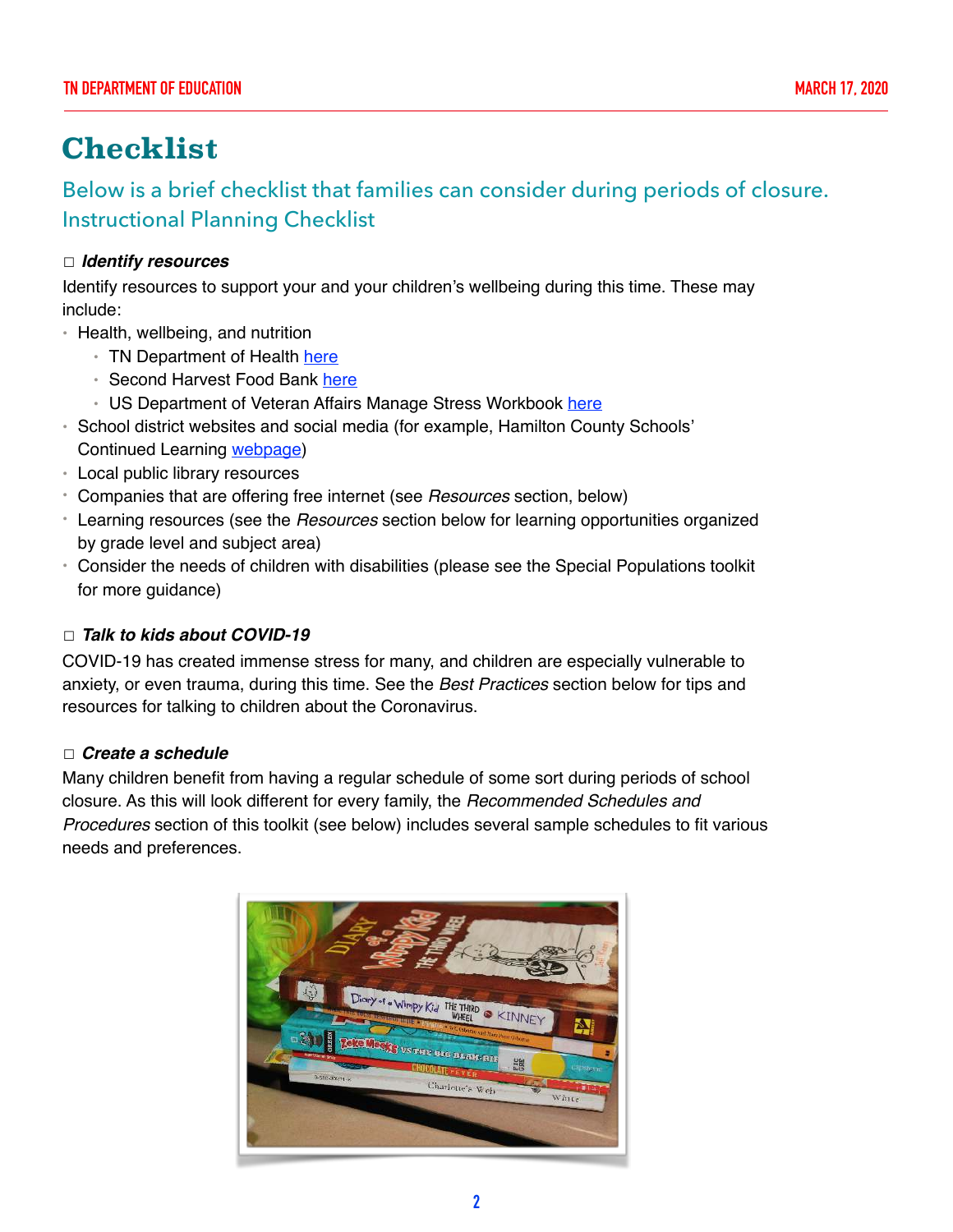# **Best Practices**

Below are some recommendations for supporting children's wellbeing and learning at home.

#### **Self-Regulation**

 Helping children with their self-regulation—the ability to manage their behavior and emotions— is critical to their learning. During times of school closure, however, disruptions in children's schedule can lead to behavior problems, difficulty regulating attention or emotions, and stress. Strategies to encourage self-regulation can lessen these challenges. They include:

- A predictable schedule and routine (see Recommended Schedules and Procedures section, below). For example, plan for learning activities to occur at around the same time every day
- Proper rest (including a consistent bedtime) and nutrition
- Practicing strategies for calming down after something exciting or upsetting
- Use resources like PBS-Strategies for teaching kids self-regulation, [here](https://www.pbs.org/parents/thrive/strategies-for-teaching-kids-self-regulation)

#### **Wellbeing and Mental Health**

 Like self-regulation, overall health and wellbeing are essential foundations for children's learning. Recommendations include:

- Finding ways to take care of [yourself](https://www.cdc.gov/coronavirus/2019-ncov/prepare/managing-stress-anxiety.html)
- • Talking to children about Coronavirus in age-appropriate ways
	- See resources from the [CDC](https://www.cdc.gov/coronavirus/2019-ncov/community/schools-childcare/talking-with-children.html), [PBS](https://www.pbs.org/parents/thrive/how-to-talk-to-your-kids-about-coronavirus), National Association of School Psychologists [\(NASP](https://www.nasponline.org/resources-and-publications/resources-and-podcasts/school-climate-safety-and-crisis/health-crisis-resources/talking-to-children-about-covid-19-(coronavirus)-a-parent-resource)), and the Fred Rogers Center
- • Make a list of things they CAN do, such as take walks outside, play board games, complete a science experiment, or cook something together
- • Helping them think through and manage stress
	- For young children: Know that while events like COVID-19 may be seen as unprecedented and temporary for some adults, they can be traumatic for children. Encourage children to share their feelings. Let them know their classmates and teachers are ok.
	- For older children: See the U.S. Department of Veteran's Affairs' Manage Stress Workbook to help older children (grades 6–12) think through how they can cope with stress, [here](https://drive.google.com/file/d/1PSZIlOxkbG544VQnOqxR)

#### **Learning**

 Whether you are working from home, caring for your children around the clock, or supporting children with special needs, the Coronavirus outbreak has been an overwhelming time. Do not feel that you have to have the "perfect" instructional plan in place for your child! Here are some tips to make learning at home manageable:

- • **Give yourself flexibility**. While some sort of structure and routine is recommended, determine what type of schedule will work best for you and your family's needs. See the Recommended Schedules and Procedures section below for ideas.
- **Focus what you have mastered**: If your child is engaged in learning tasks or homework that you are unsure how to complete, seek assistance from your school if help is available. In general, focus on learning tasks you have mastered and help your child in those areas.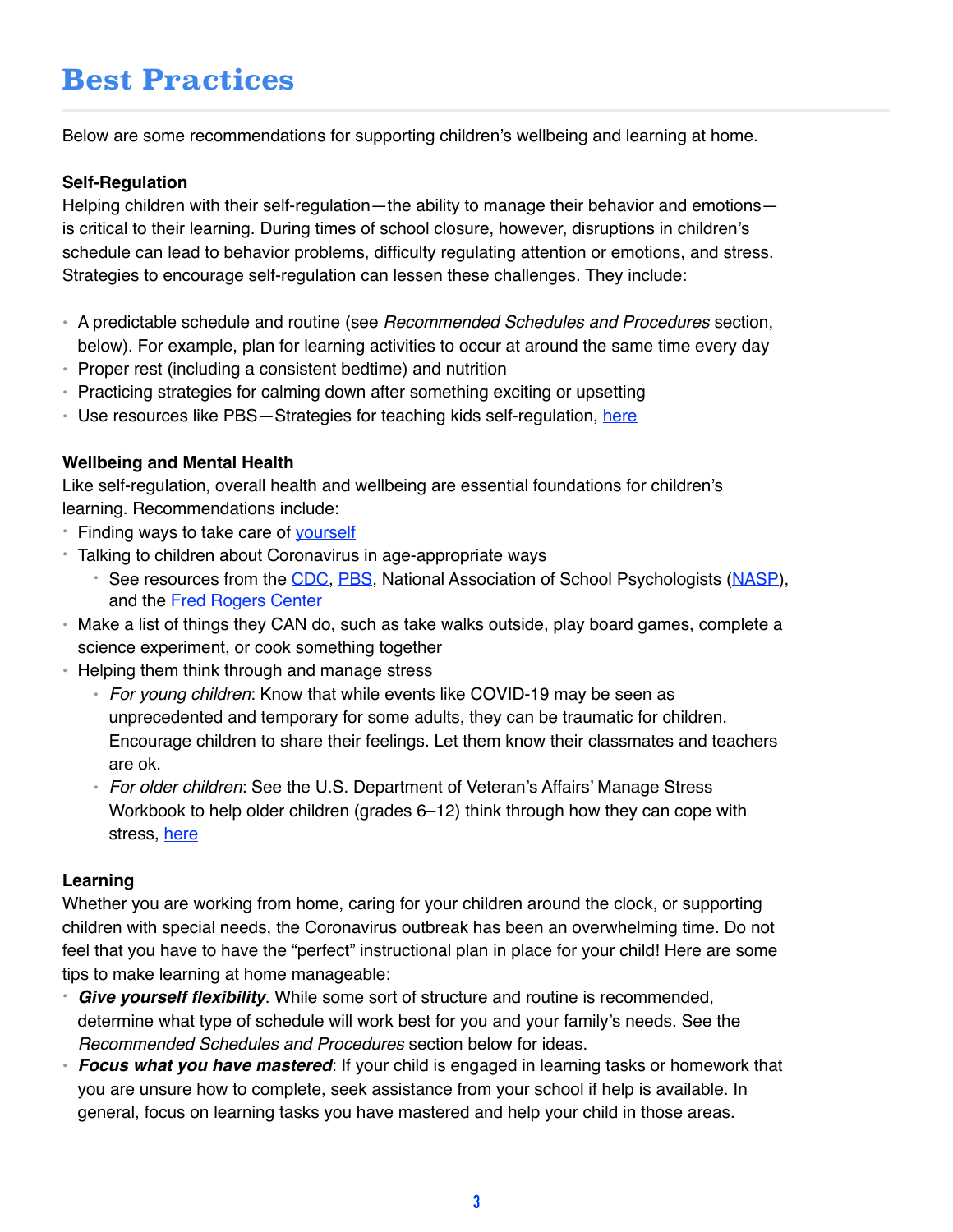# **Recommended Schedules and Procedures**

 Families are encouraged to find what works best for their situation. For some, that may be a very detailed schedule to keep their students on a routine that is similar to school. For parents suddenly working from home while also working with their children, a more flexible routine may be more realistic.

Below are two examples to help you choose practical and sustainable solutions for your family.

Khan Academy Sample Schedules: Schedules are broken down by ages/grades, [here.](https://docs.google.com/document/d/e/2PACX-1vSZhOdEPAWjUQpqDkVAlJrFwxxZ9Sa6zGOq0CNRms6Z7DZNq-tQWS3OhuVCUbh_-P-WmksHAzbsrk9d/pub)

| <b>Time</b>               | <b>Activity</b>     | <b>Options/Ideas</b>                                   | Completed $(\checkmark)$ |
|---------------------------|---------------------|--------------------------------------------------------|--------------------------|
| $8:00 - 9:00$ am          | Reading and         | Choose any book and read for 30m and then              |                          |
|                           | Writing             | respond by writing in a journal, free write, writing a |                          |
|                           |                     | letter, or picking your own a writing prompt           |                          |
| 9:00-10:00am              | Free Play!          | It's important to integrate free play and activity     |                          |
|                           |                     | throughout the day to keep children invested.          |                          |
| 10:00-10:30am             | Math                | Complete math activities (with guided support, if      |                          |
|                           |                     | possible)                                              |                          |
| $10:30 - 11:15$ am        | <b>PE</b>           | Take a break with outdoor activity or GoNoodle for     |                          |
|                           |                     | indoor exercise options                                |                          |
| $11:15 - 12:00 \text{pm}$ | Math                | Find a math website and/or play math games             |                          |
|                           |                     | independently                                          |                          |
| 12:00-12:30pm             | Lunch               | www.schoolmealfinder.com                               |                          |
|                           |                     |                                                        |                          |
| 12:30-1:30pm              | Art                 | Draw, color, paint, build (playdoh, Legos, blocks)     |                          |
|                           |                     |                                                        |                          |
| 1:30-2:00pm               | Reading             | Read or listen to a book and write/draw your           |                          |
|                           |                     | reflection                                             |                          |
| $2:00 - 3:00$ pm          | Science             | Do an experiment together, watch an educational        |                          |
|                           |                     | show, or do one of the activities listed in the        |                          |
|                           |                     | resource section below                                 |                          |
| 2:30-3:30pm               | Fresh Air/Free Play | Pick an activity outside that makes you happy and      |                          |
|                           | and Social Studies  | follow-up with social studies writing                  |                          |
| 3:30-4:30pm               | Passion Project     | What are you interested in? Research the topic.        |                          |
|                           | (optional)          | Teach others (poster, google slide, video)             |                          |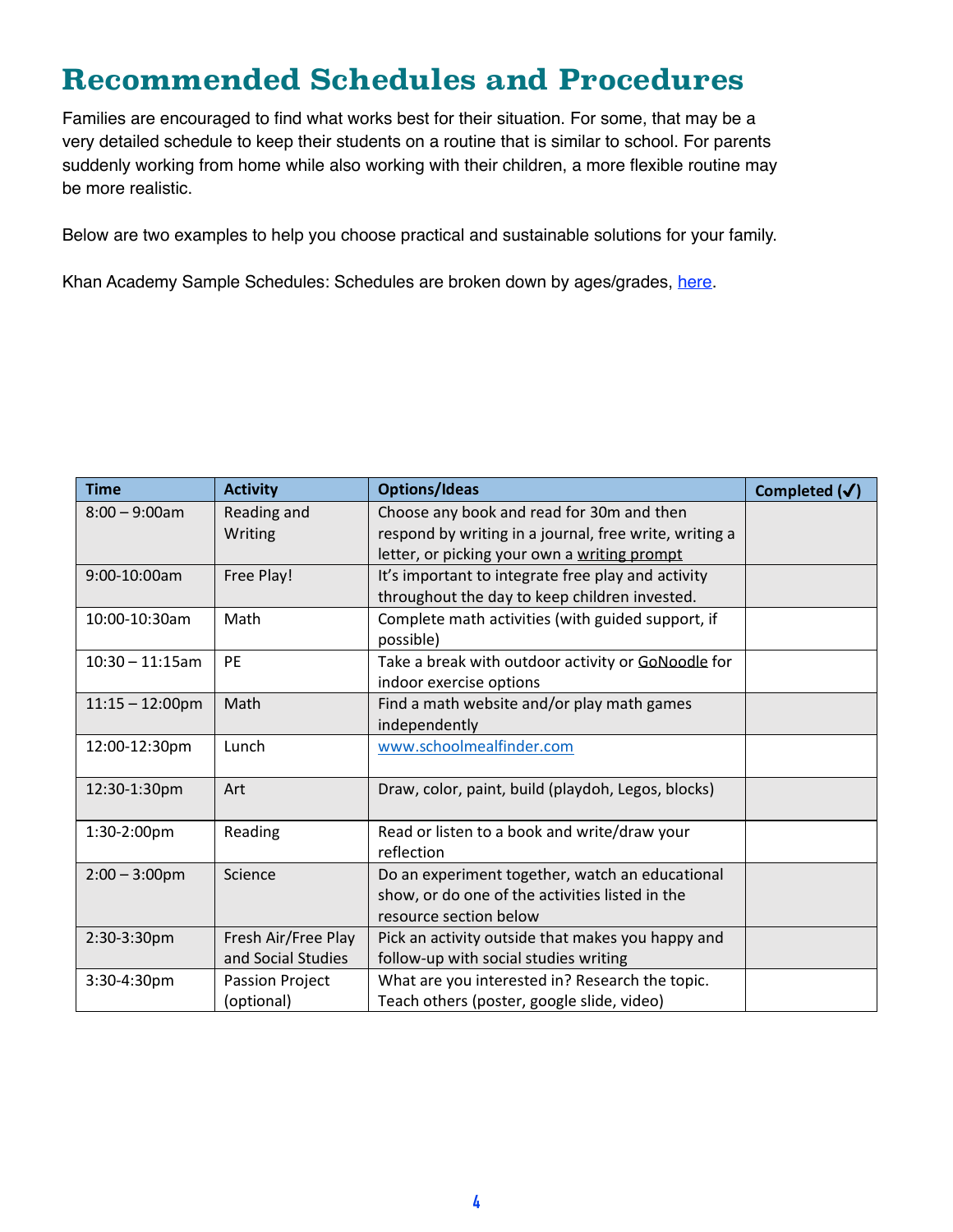#### **Base Materials for Core Content**

| <b>Resource</b>                       | <b>Content</b><br><b>Area and</b><br>Grade             | <b>Description</b>                                                                                                                                                                                                                                                                                                                                                                                                                                                                                                                                                                                                                                                                                                                                                |
|---------------------------------------|--------------------------------------------------------|-------------------------------------------------------------------------------------------------------------------------------------------------------------------------------------------------------------------------------------------------------------------------------------------------------------------------------------------------------------------------------------------------------------------------------------------------------------------------------------------------------------------------------------------------------------------------------------------------------------------------------------------------------------------------------------------------------------------------------------------------------------------|
| <b>Benchmark</b>                      | <b>TBD</b>                                             | Contacted. Waiting for publisher response.                                                                                                                                                                                                                                                                                                                                                                                                                                                                                                                                                                                                                                                                                                                        |
| <b>Bookworms</b>                      | ELA, K-5                                               | This curriculum was reviewed for Tennessee's 2019 adoption<br>but was not selected. Since that time, the publisher has<br>revamped options, and districts may find some valuable<br>resources for planning home-based learning experiences for<br>literacy.                                                                                                                                                                                                                                                                                                                                                                                                                                                                                                       |
| Cengage                               | <b>TBD</b>                                             | Contacted. Waiting for publisher response.                                                                                                                                                                                                                                                                                                                                                                                                                                                                                                                                                                                                                                                                                                                        |
| Core<br>Knowledge<br>Language<br>Arts | ELA, K-8                                               | <b>Supplemental ELA Resource: Amplify Reading K-5</b><br>Free, digital, adaptive resource to help all students continue<br>their literacy development in any remote learning environment<br>for the remainder of this school year. Register here: https://<br>amplify.com/remotelearning/reading/<br>Amplify 6-8 Core Curriculum: Amplify ELA<br>Free, downloadable versions of all print resources for current<br>ELA users. Access to these resources is at www.amplify.com/<br>remotelearning<br>Beginning next week, material will be released to all Tennessee<br>teachers, including non-Amplify users, to help them navigate<br>remote learning with their middle school students. This will<br>include novel studies and units customized for independent |
|                                       |                                                        | learning. Various activities and scaffolding will be provided<br>throughout to support comprehension.                                                                                                                                                                                                                                                                                                                                                                                                                                                                                                                                                                                                                                                             |
| <b>EL</b><br>Education                | ELA, K-5                                               | Open source materials for knowledge-building and<br>foundational literacy skills. Both teacher and student materials<br>include digital and print options. Materials are available for any<br>district to use but require a free account to access.                                                                                                                                                                                                                                                                                                                                                                                                                                                                                                               |
| Eureka                                | Math, K-<br>Precalculus                                | Flexible digital curriculum that can also be printed and used as<br>"at-home learning" for daily lessons. This free resource is<br>available through the extended school closure.                                                                                                                                                                                                                                                                                                                                                                                                                                                                                                                                                                                 |
| <b>Fishtank</b>                       | ELA, math,<br>science,<br>social<br>studies,<br>$K-12$ | These ELA, math, science, and social studies resources<br>provide educators with a fully-functioning online curriculum.<br>Materials are available for any district to use but require a free<br>account to access. Trade books must be purchased separately.                                                                                                                                                                                                                                                                                                                                                                                                                                                                                                     |
| Guidebooks                            | ELA, 3-12                                              | Open source materials focused on knowledge-building. Trade<br>books must be purchased separately.                                                                                                                                                                                                                                                                                                                                                                                                                                                                                                                                                                                                                                                                 |
| <b>iCEV</b><br>Remote<br>Learning     | <b>CCTE</b>                                            | Multiple CCTE curricula in a digital platform. Curricula includes<br>fully functioning digital platforms for teachers to design online<br>learning courses from tradition CTE courses.                                                                                                                                                                                                                                                                                                                                                                                                                                                                                                                                                                            |
| <b>McGraw Hill</b>                    | <b>TBD</b>                                             | Contacted. Waiting for publisher response.                                                                                                                                                                                                                                                                                                                                                                                                                                                                                                                                                                                                                                                                                                                        |
| <b>OpenSciEd</b>                      | Science,<br>$6 - 8$                                    | Only select units are available at this time. Additional units are<br>under development. Units can be downloaded as printable<br>PDFs and are also available in print from the company's print<br>vendor.                                                                                                                                                                                                                                                                                                                                                                                                                                                                                                                                                         |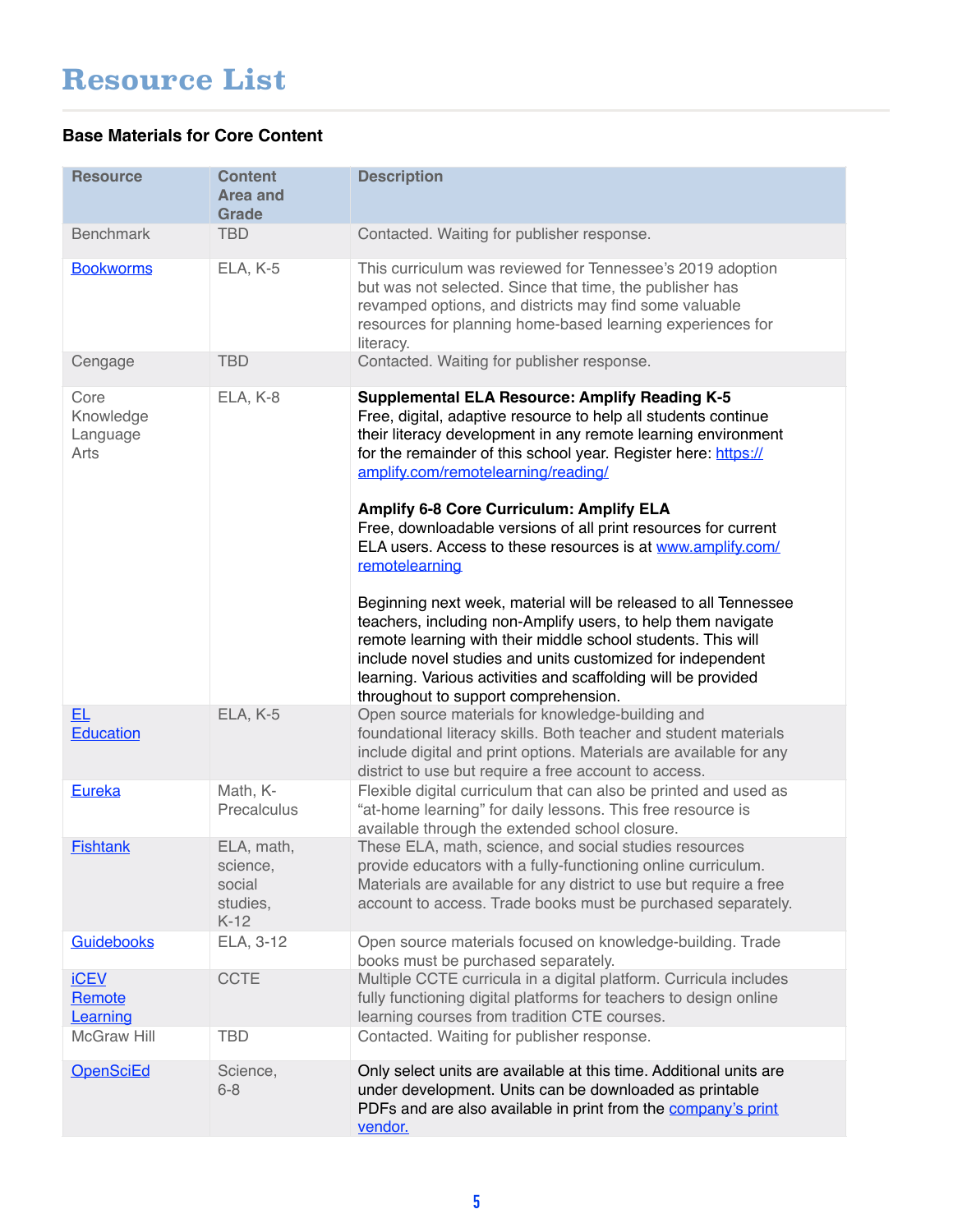| Pearson                        | <b>TBD</b> | Contacted. Waiting for publisher response.                                                                                                                                                                                                                                                                                                                                                                                                                                                                                                                                                                                                                                                                                   |
|--------------------------------|------------|------------------------------------------------------------------------------------------------------------------------------------------------------------------------------------------------------------------------------------------------------------------------------------------------------------------------------------------------------------------------------------------------------------------------------------------------------------------------------------------------------------------------------------------------------------------------------------------------------------------------------------------------------------------------------------------------------------------------------|
| Scholastic<br>Learn at<br>Home | All        | Twenty-day, open source materials for knowledge-building and<br>foundational literacy skills. Both teacher and student materials<br>include digital and print options. Materials are available through<br>April 20th. Username: Learning20 Password: Clifford<br><b>BookFlix (PreK-3): https://digital.scholastic.com/site/launch/</b><br>bkflix?ucn=642726498 (links lead to login - see below for<br>credentials)<br>TrueFlix (Grades 3+): https://digital.scholastic.com/site/<br>launch/tfx?ucn=642726498<br>ScienceFlix (Grades 5+): https://digital.scholastic.com/site/<br>launch/sfx?ucn=642726498<br>Watch & Learn Library (PreK-3): https://<br>digital.scholastic.com/site/launch/watchandlearn?<br>ucn=642726498 |
| <b>TN Digital</b>              | All        | An online repository of all of the State of Tennessee's open<br>access learning materials. TN Digital is working with all<br>approved TN publishers to supply teachers, students, parents,<br>and administrators with easy access to learning materials,<br>which includes everything from lesson plans to worksheets,<br>and from educational videos to assessments. TN Digital is<br>owned and operated by Tennessee Book Company through<br>their digital arm, Thrivist. Full access is available through via<br>the link posted in the resource column and can search for<br>lessons, publishers, and videos. More information about this<br>resource can be found at: https://www.tndigital.org/faq.                    |
| Zearn                          | Math, K-5  | This fully digital curriculum with internal progress monitoring for<br>teachers is available at no cost during current school closures.<br>Access requires a district, school, or individual account.<br>Printable homework aligned to each module is available with<br>teacher accounts. Zearn is also offering distance learning<br>training for districts and teachers. See more here.                                                                                                                                                                                                                                                                                                                                    |

### **Learning and Engagement Opportunities**

| <b>Source</b>                 | <b>Content Area (s)</b>                                                            | <b>Description</b>                                                                                                                       |
|-------------------------------|------------------------------------------------------------------------------------|------------------------------------------------------------------------------------------------------------------------------------------|
| <b>Discovery</b><br>Education | Science, math,<br>social studies                                                   | An online collection of resources that is free to affected<br>schools and districts through the end of the school<br>year.               |
| <b>EVERFI</b>                 | Financial literacy,<br>social and<br>emotional<br>learning, health<br>and wellness | This digital resource provides standalone, digital<br>lessons on various topics.                                                         |
| <b>HippoCampu</b><br>S        | All                                                                                | This free resource provides thousands of standards-<br>aligned videos to reinforce students' learning of past<br>instructional concepts. |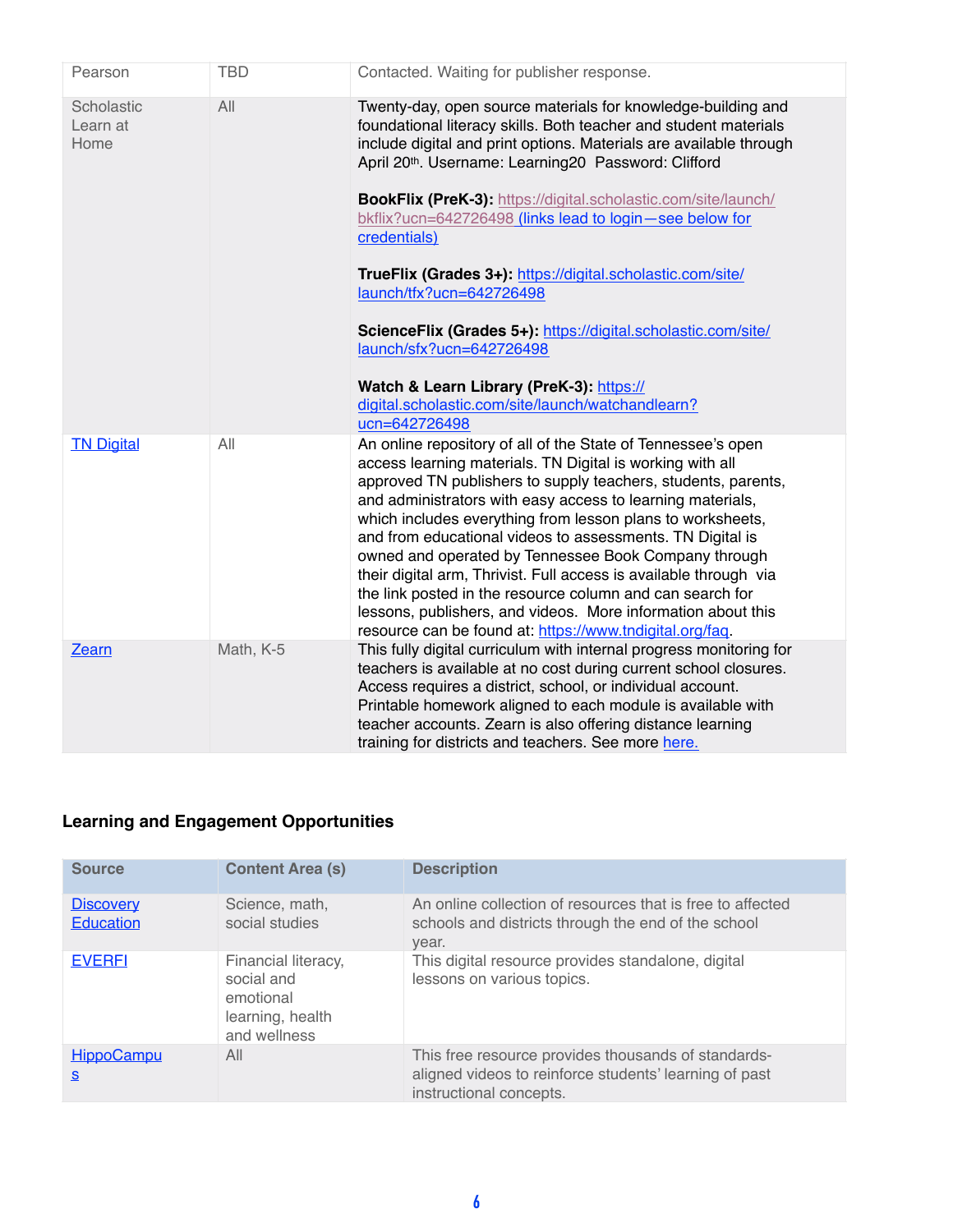| <b>Illustrative</b><br><b>Mathematics</b> | Math, K-12                                           | This digitally-based resource provides teachers with<br>student tasks and other content (note that IM has also<br>developed a comprehensive curriculum, which is<br>available through Open Up Resources). The full<br>curriculum resource may not be fully aligned to TN<br>standards and is therefore purposefully not listed in<br>that section. |
|-------------------------------------------|------------------------------------------------------|----------------------------------------------------------------------------------------------------------------------------------------------------------------------------------------------------------------------------------------------------------------------------------------------------------------------------------------------------|
| i-Ready.com/<br><b>AtHome</b>             | Reading and<br>math, K-8                             | This library of K-8 printable at-home activity packs is<br>designed to reinforce key concepts and provide<br>students with valuable self-directed exercises and<br>practice during extended absences from school. The<br>at-home activity packs are of high quality and aligned<br>to academic standards.                                          |
| Khan<br><b>Academy</b>                    | Math, science,<br>engineering, art,<br>world history | This website provides extensive, video-based tutorials<br>to reinforce concept-based learning (though student<br>tasks and instructional delivery are limited).                                                                                                                                                                                    |
| <b>PHET</b>                               | Science, math                                        | This website provides engaging science activities using<br>simulations. Thea activities are designed for students<br>and families to engage in collaboratively.                                                                                                                                                                                    |

#### **Practice and Reinforcement Activities**

| <b>Resource</b>  | <b>Content</b>                              | <b>Description</b>                                                                                                                                                                                                                          |
|------------------|---------------------------------------------|---------------------------------------------------------------------------------------------------------------------------------------------------------------------------------------------------------------------------------------------|
| <b>Dreambox</b>  | Math                                        | Free 90-day trial temporarily available for families that provides<br>online and iPad-based adaptive mathematics games. Games<br>reinforce conceptual development of math standards. This<br>program is online as opposed to print focused. |
| Edmentum         | Math.<br>science,<br>FLA                    | Printable games and worksheets with practice activities that can<br>be used with a packet-based or e-learning approach and<br>aligned to past classroom instruction.                                                                        |
| <b>Free Math</b> | Math                                        | Allows teachers to build online classrooms, assign activities,<br>and grade assignments through a digital platform.                                                                                                                         |
| <b>IXL</b>       | Math, ELA,<br>science,<br>social<br>studies | Activities and quizzes; site offers 30-day free trials for<br>educators.                                                                                                                                                                    |
| Quizlet          | Various                                     | Study aid with online flashcards, quizzes, and more.                                                                                                                                                                                        |

| <b>Resource</b>                 | <b>Content</b>                       | <b>Description</b>                                                                                                                                 |
|---------------------------------|--------------------------------------|----------------------------------------------------------------------------------------------------------------------------------------------------|
| <b>ABCMouse</b>                 | Reading,<br>math,<br>science,<br>art | Online and printable resources focus on early learning (ages<br>2-8). Sign-in is required, but materials are free for the first 30<br>days.        |
| Curriculum<br><b>Associates</b> | Reading,<br>math                     | Printable activity packs address reading and math in grades<br>K-8; the site also offers accompanying teacher guides, also<br>printable, for math. |
| Edmentum                        | Various                              | Printable, grade-specific bundles of worksheets designed to be<br>sent home with students.                                                         |
| Education.c<br><b>om</b>        | Various                              | Free, printable worksheets organized by grade level and<br>subject. Pages are easily downloaded once a free account has<br>been made.              |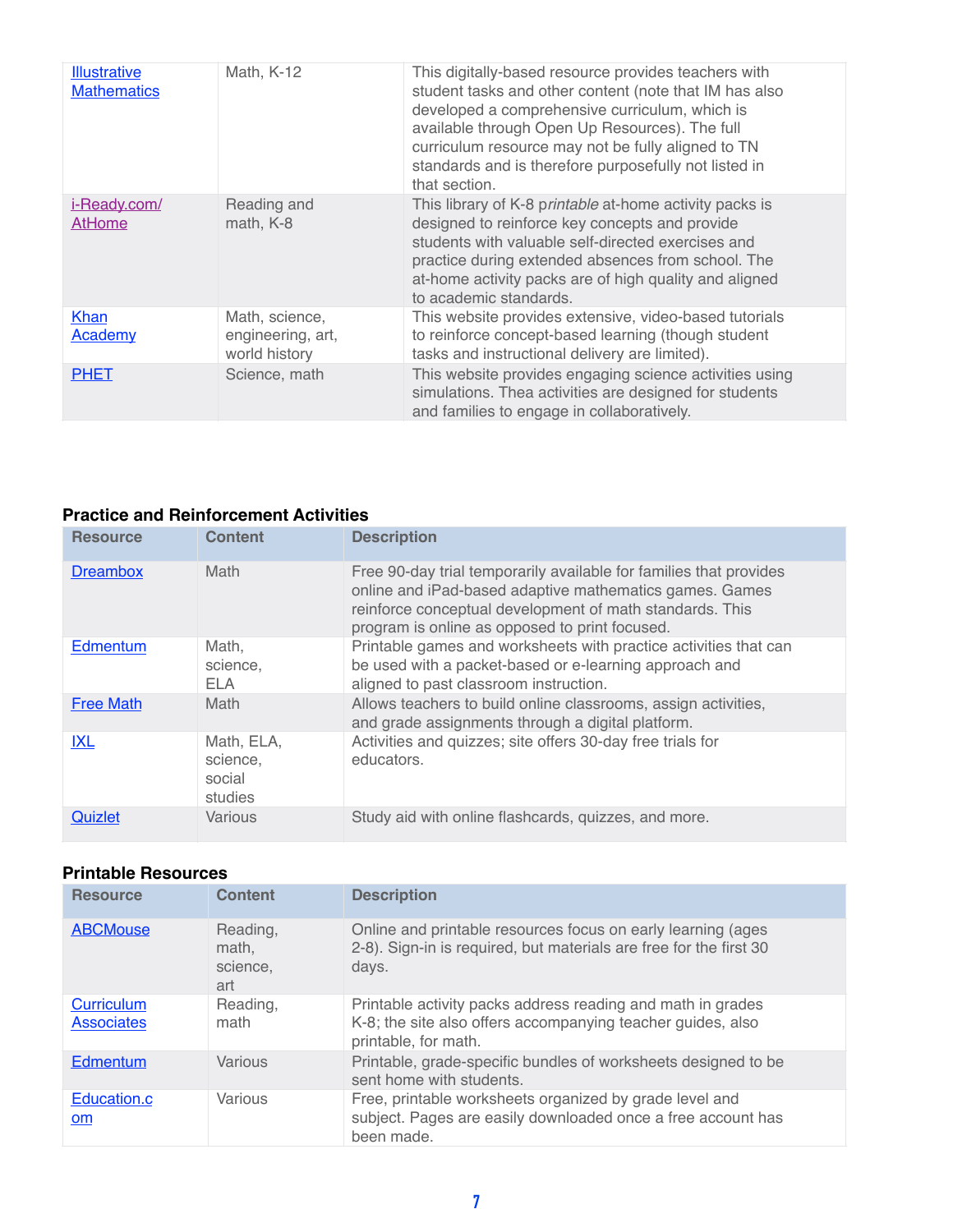| $K-5$<br>Learning           | ELA, math                                                          | This site offers an array of printable worksheets for grades K-5.                                                                                                                                         |
|-----------------------------|--------------------------------------------------------------------|-----------------------------------------------------------------------------------------------------------------------------------------------------------------------------------------------------------|
| <b>New Path</b><br>Learning | ELA.<br>math,<br>science,<br>social<br>studies,<br>ESL,<br>Spanish | With this resource, make sure to elect Tennessee state<br>standards in the link. Some worksheets and study guides are<br>available for free, though others are accessible only with a paid<br>membership. |

#### **Fine Arts Engagement Activities**

| <b>Resource</b>                                | <b>Description</b>                                                                                                                                                                        |
|------------------------------------------------|-------------------------------------------------------------------------------------------------------------------------------------------------------------------------------------------|
| 12 Museums with Online<br><b>Virtual Tours</b> | This article links to museums around the world offering virtual<br>tours and online exhibits (best accessed digitally).                                                                   |
| <b>Art of Education</b>                        | This suite of digital, teacher-facing resources includes a<br>repository of online activities and more.                                                                                   |
| <b>Davis Art</b>                               | Through June 30, teachers have open access to a library of<br>25,000 fine art images as well as full use of student books and<br>teacher editions. Most resources are best viewed online. |
| <b>Metropolitan Museum of Art</b><br>"MetKids" | The Met provides interactive maps, videos, and more digital<br>content designed especially for kids ages 7-12.                                                                            |
| <b>Quaver Music</b>                            | This site is offering free access to general music activities, most<br>best accessed digitally, for all schools and students impacted by<br>Covid-19.                                     |
| <b>Sight-Reading Factory</b>                   | Exercises, designed to be viewed on electronic devices, support<br>sight reading practice for musicians.                                                                                  |
| <b>SmartMusic</b>                              | This site offers free access through June 30 to a suite of web-<br>based music education tools.                                                                                           |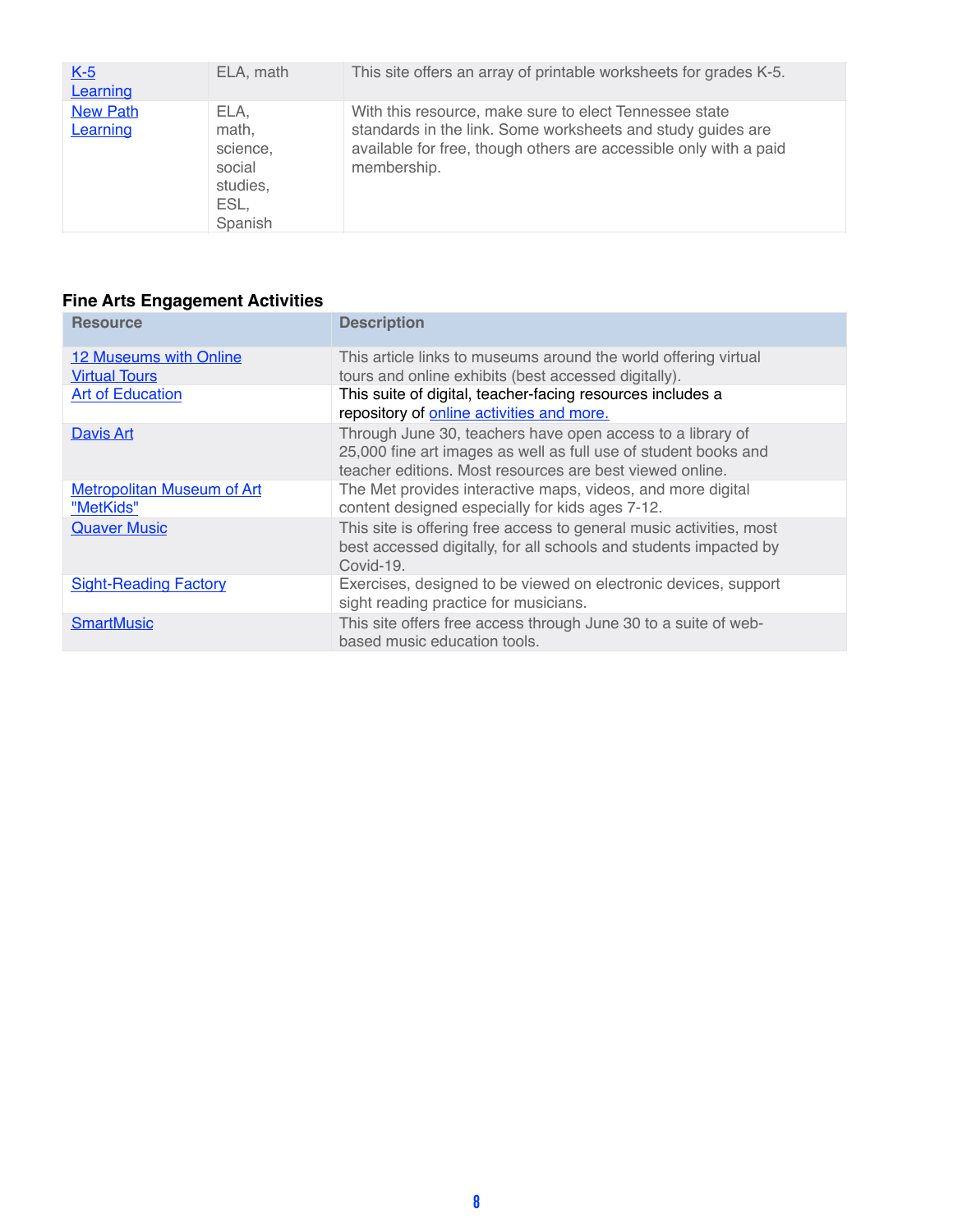# **Supports for Students with Disabilities**

 States, districts and schools must ensure that, to the greatest extent possible, each student with a disability can be provided the special education and related services identified in the student's IEP developed under IDEA, or a plan developed under Section 504.

# **General Considerations**

 Strategies like adding a daily schedule, routine, or structure that encourages students to maintain, practice, or learn new skills are critical. Parents should consider:

- •establishing routines in the home learning environment to help keep students in the mindset of learning;
- •providing skills practice ideas that can be embedded within everyday routines; parents may not be trained special education providers, but they can support communication, motor, literacy skills with some encouragement and resources to practice at home;
- •recommending structured activities that promote communication and interaction but do not require online access, such as games; shared or independent reading; daily living routines, such as cooking, pet care, and other home responsibilities; outside activities to explore nature, etc.; and
- •researching lists of online libraries or audio book sites that are at no cost.

# **IEPs – Guidance, Requirements, and Timelines**

#### **Context for services in instances of closure**

 If a district has extended school closures, the district will remain responsible for the free appropriate public education (FAPE) of its students eligible for special education services with an individualized education program (IEP). Districts should be communicating with parents and guardians prior to, during, and after a school closure regarding their child's IEP services. After an extended closure, districts are responsible for reviewing how the closure impacted the delivery of special education and related services to students eligible for special education services. Please note, if a school closure causes educational services for all students to pause within a school or district, then the school/district is generally not required to provide services to the affected students eligible for special education services during that same period of time.

[Guidance](https://www2.ed.gov/policy/speced/guid/idea/memosdcltrs/qa-covid-19-03-12-2020.pdf) from the Office of Special Education Programs (OSEP) was recently published on requirements on providing students with disabilities services (including compensatory services) and developing contingency plans or updating IEPs in a time of crisis. The TDOE has issued separate <u>[guidance](https://www.tn.gov/content/dam/tn/education/health-&-safety/Services%20to%20Students%20with%20Disabilities%20COVID-19%20Guidance.pdf)</u> on meeting timelines and deadlines during this crisis, including initial evaluation and re-evaluation timelines (see table).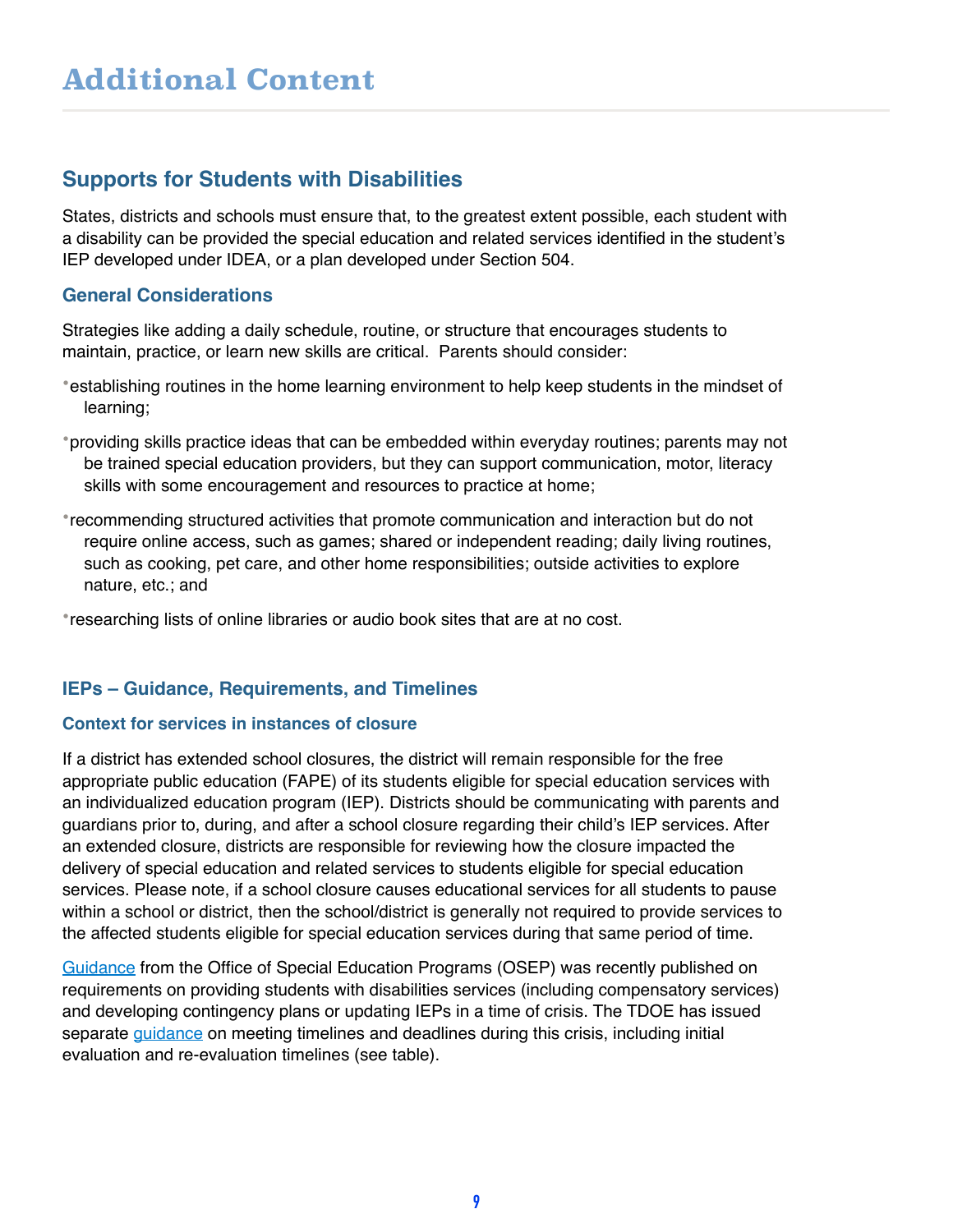# **Alternative and Augmentative Communication (AAC) and Complex Communication**

 All students communicate; it just may not be through speaking. Support student's **communications** using objects (offer a selection of objects for making choices; use [objects to](https://autismclassroomresources.com/visual-schedule-series-object-schedules_25/)  [represent a task/routine\)](https://autismclassroomresources.com/visual-schedule-series-object-schedules_25/), print pictures symbols, photographs and/or [Core Vocabulary](http://www.project-core.com/36-location/) to support communication *with* the child. <u>Visual schedules</u> are wonderful devices for establishing routines and preparing kids for upcoming events or activities; however, schedules are not a mode of personal expression. Provide *opportunities* for students to comment, ask questions, and engage in shared activities.

- *\*11 Ways to Communicate with Children with Special Needs*
- **[AAC Supports for Families at Home](https://sites.google.com/view/escdaac/aac-calendar)**
- •[Boardmaker](http://boardmakeronline.com/)
- •[PBIS](https://www.pbisworld.com/tier-2/social-stories/)
- **\*App[s for Children with Autism](https://www.bridgingapps.org/2019/04/7-best-apps-children-autism/)**
- •[TennesseeTalks](https://www.tennesseetalks.org/)

#### **Resources for Speech, Language, or Motor Needs:**

- •[Home Speech Home](https://www.home-speech-home.com/)
- •[Activities to Encourage Language](https://www.asha.org/public/speech/development/Activities-to-Encourage-Speech-and-Language-Development/)
- •[Early Learning Tips for Language Development](https://www2.ed.gov/documents/early-learning/talk-read-sing/language-en.pdf)
- •[Speechtx](http://www.speechtx.com/)
- **[Hands on as We Grow](https://handsonaswegrow.com/fine-motor-skills-activities/)**
- •[Understood.org](https://www.understood.org/en/learning-thinking-differences/child-learning-disabilities/movement-coordination-issues/6-fine-motor-activities-for-young-kids)
- •[MommySpeechTherapy](http://mommtspeechtherapy.com/)
- •[Kizclub](http://www.kizclub.com/)